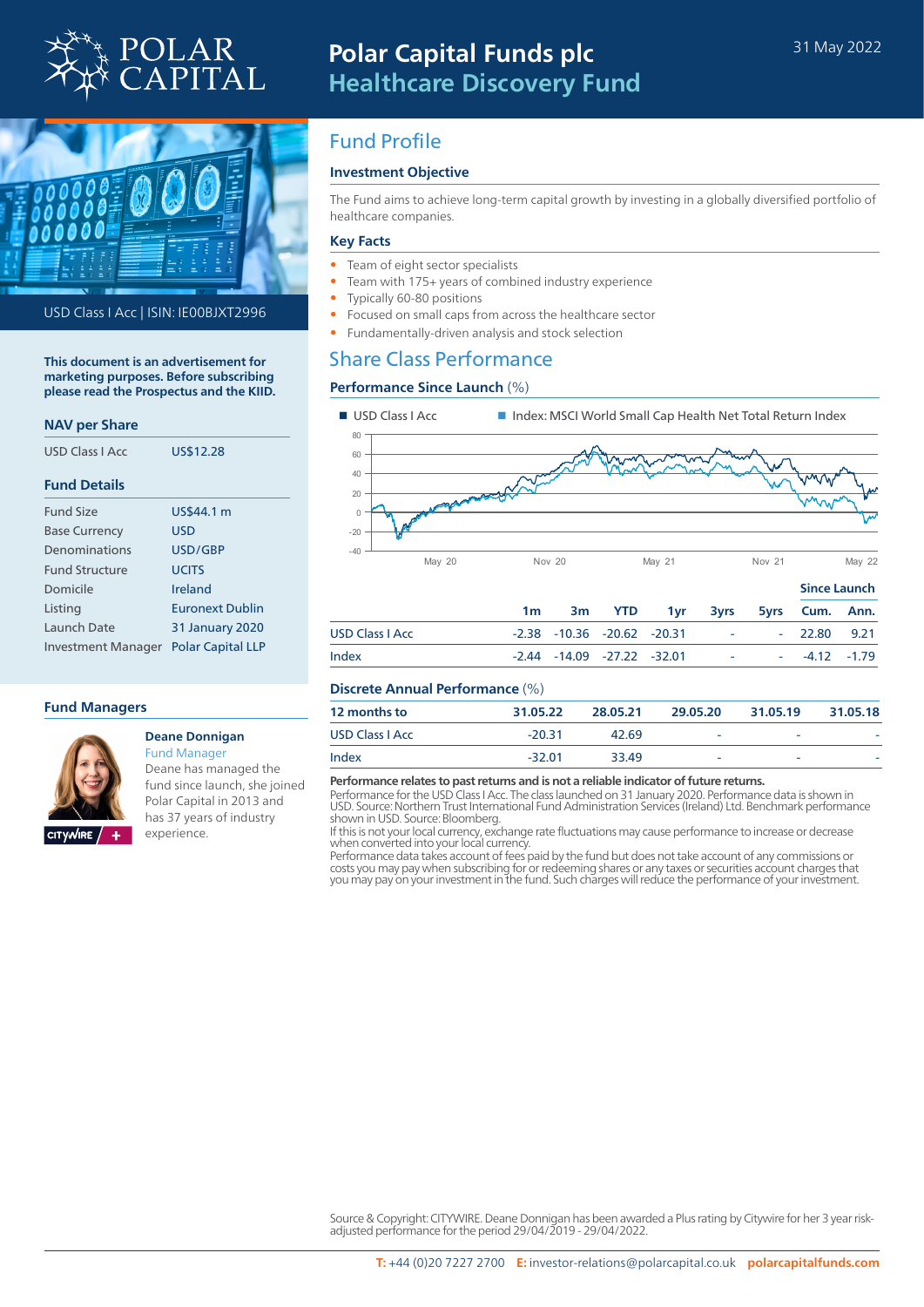

# Portfolio Exposure

As at 31 May 2022

## **Top 10 Positions** (%)

| <b>United Therapeutics Corp</b>  | 3.5  |
|----------------------------------|------|
| Lantheus Holdings                | 3.4  |
| Acadia Healthcare                | 3.4  |
| Globus Medical                   | 3.2  |
| ALK-Abello A/S                   | 3.2  |
| iRhythm Technologies             | 3.1  |
| <b>Encompass Health Corp</b>     | 2.8  |
| R <sub>1</sub> R <sub>CM</sub>   | 2.8  |
| <b>Fvoter AG</b>                 | 2.7  |
| <b>Fyolent Health</b>            | 2.6  |
| <b>Total</b>                     | 30.7 |
| <b>Total Number of Positions</b> |      |

**Active Share 75.51%**

### **Geographic Exposure** (%)

| <b>United States</b>  | 72.0 |
|-----------------------|------|
| Japan                 | 4.1  |
| Denmark               | 3.7  |
| Germany               | 3.6  |
| France                | 2.6  |
| India                 | 2.1  |
| Sweden                | 1.8  |
| <b>United Kingdom</b> | 1.5  |
| Canada                | 1.4  |
| China                 | 0.9  |
| Costa Rica            | 0.8  |
| Ireland               | 0.3  |
| Cash                  | 5.2  |

#### **Market Capitalisation Exposure** (%)

| Large Cap $($ $>$10bn)$     | 3.5  |
|-----------------------------|------|
| Mid Cap (>\$5bn - \$10bn)   | 27.0 |
| Small Cap $(>\$1bn - $5bn)$ | 55.4 |
| Micro Cap $($1bn)$          | 8.9  |
| Cash                        | 5.2  |



#### **Sector Exposure** - Top Overweights & Underweights Relative to Index (%)

|                                | <b>Fund</b> | <b>Relative</b> |
|--------------------------------|-------------|-----------------|
| Biotechnology                  | 24.5        | $-4.6$          |
| <b>Healthcare Equipment</b>    | 17.9        | 2.8             |
| <b>Healthcare Facilities</b>   | 11.3        | 4.7             |
| Pharmaceuticals                | 9.6         | $-3.1$          |
| <b>Healthcare Services</b>     | 8.4         | $-0.9$          |
| Life Sciences Tools & Services | 6.4         | $-3.2$          |
| <b>Healthcare Supplies</b>     | 6.1         | $-1.7$          |
| <b>Healthcare Technology</b>   | 5.6         | 0.5             |
| <b>Healthcare Distributors</b> | 3.5         | $-0.2$          |
| <b>Managed Healthcare</b>      | 1.6         | 0.4             |
| Cash                           | 5.2         | 5.2             |
|                                |             |                 |

The column headed "Fund" refers to the percentage of the Fund's assets invested in each sector. The column headed "Relative" refers to the extent to which the Fund is overweight or underweight in each sector compared (relative) to the index.

Note: Totals may not sum due to rounding. It should not be assumed that recommendations made in future will be profitable or will equal performance of the securities in this document. A list of all recommendations made within the immediately preceding 12 months is available upon request.

# Share Class Information

| <b>Share Class</b>                                                                                                   | <b>Bloomberg ISIN</b> |                         | <b>SEDOL</b>                     | <b>Minimum</b><br>Investment OCF <sup>+</sup> Perf. Fee <sup>++</sup> |              |  |
|----------------------------------------------------------------------------------------------------------------------|-----------------------|-------------------------|----------------------------------|-----------------------------------------------------------------------|--------------|--|
| <b>GBP</b> LACC                                                                                                      |                       | PHDSIGA ID IE00BJXT2B13 | BJXT2B1                          | <b>Service</b>                                                        | 1.13% 10%    |  |
| <b>USD</b> LAcc                                                                                                      |                       | PHDSIUA ID IE00BJXT2996 | <b>BJXT299</b>                   | $\sim$                                                                | 1.13% 10%    |  |
| <b>GBP S Acc</b>                                                                                                     |                       | PHDSSGAID IE00BJXT2D37  | BIXT2D3                          | $USD$ 5m                                                              | $0.78\%$ 10% |  |
| USD S Acc                                                                                                            |                       | PHDSSUA ID IE00BJXT2C20 | BJXT <sub>2</sub> C <sub>2</sub> | $USD$ 5m                                                              | $0.78\%$ 10% |  |
| <b>Home and the Channels Electron (OCE)</b> to the Internet continuity and continuing and the following continuation |                       |                         |                                  |                                                                       |              |  |

**† Ongoing Charges Figure (OCF)** is the latest available, as per the date of this factsheet. **† † Performance Fee** 10% of outperformance of MSCI World Small Cap Health Net Total Return Index.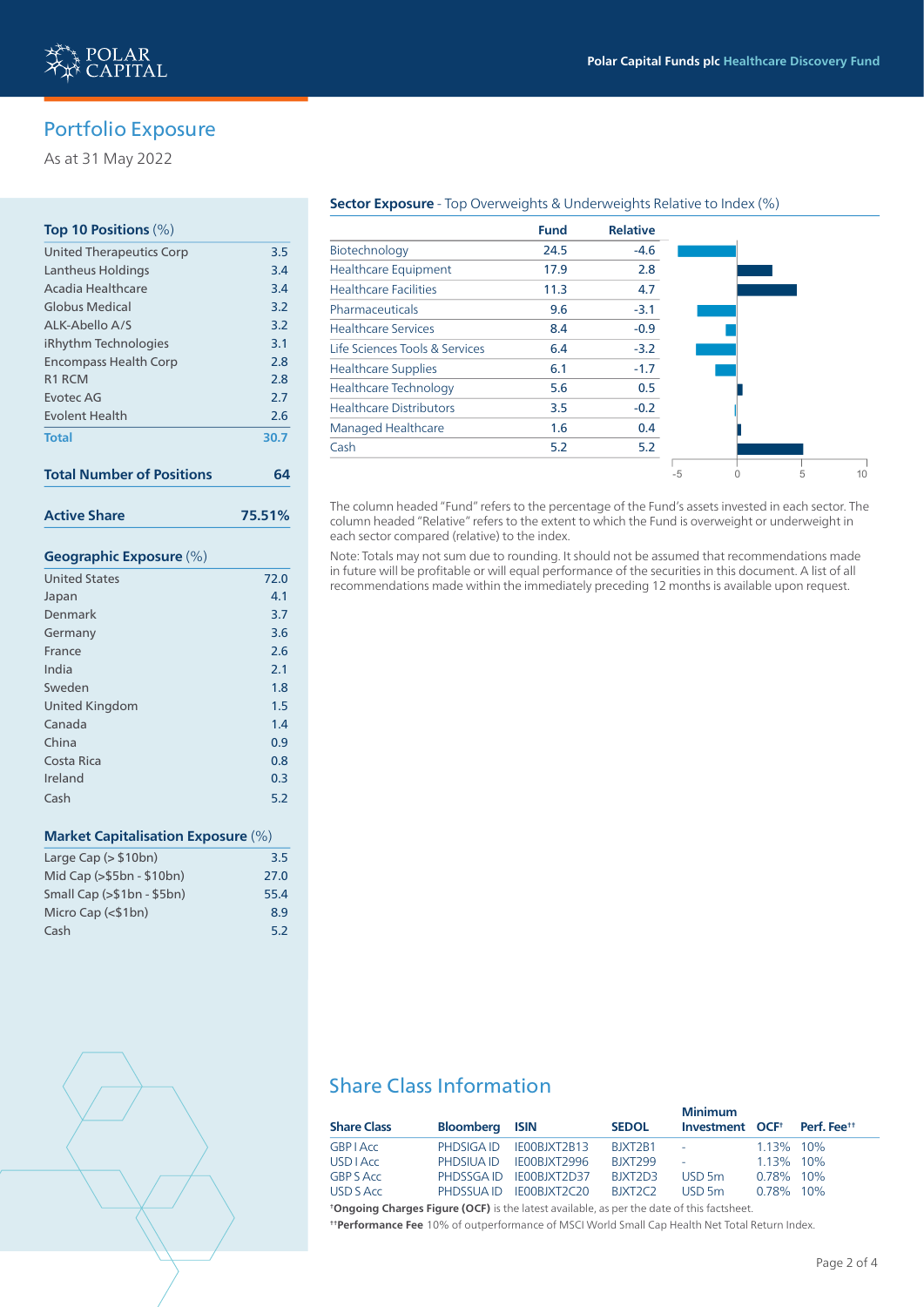

# Risks

- Capital is at risk and there is no guarantee the Fund will achieve its objective. Investors should make sure their attitude towards risk is aligned with the risk profile of the Fund.
- Past performance is not a reliable guide to future performance. The value of investments may go down as well as up and you might get back less than you originally invested.
- The value of a fund's assets may be affected by uncertainties such as international political developments, market sentiment,

# **Glossary**

### **Active Share**

Active Share is a measure of the percentage of stock holdings in a fund that differ from the benchmark index.

### **Alpha**

The excess return on an investment in the fund compared to the benchmark.

#### **Annual Fee**

A charge made each year to cover the expenses associated with running the fund. Although it is expressed in annual percentage figures it is usually split into 12 monthly amounts and taken from the fund monthly.

#### **Base Currency**

The currency in which the net asset value of each portfolio is calculated.

economic conditions, changes in government policies, restrictions on foreign investment and currency repatriation, currency fluctuations and other developments in the laws and regulations of countries in which investment may be made. Please see the Fund's Prospectus for details of all risks.

• The Fund may enter into a derivative contract. The Fund's use of derivatives carries the risk of reduced liquidity, substantial loss and increased volatility in adverse market conditions, such as failure amongst market participants.

#### **Discrete Annual Performance**

Discrete performance is calculated between two fixed specific time and static dates.

#### **Geographic Exposure**

The geographical location in which the holdings of the Fund are listed. Exposure represents the relative risk particular to the percentage of investment in that particular geographic location.

#### **Hedged Class**

A share class which is denominated in a currency other than the base currency of the portfolio. The investment manager employs techniques and instruments to protect against fluctuations between the class and the base currency of the portfolio.

- The use of derivatives will result in the Fund being leveraged (where market exposure and the potential for loss exceeds the amount the Fund has invested) and in these market conditions the effect of leverage will magnify losses. The Fund makes extensive use of derivatives.
- If the currency of the share class is different from the local currency in the country in which you reside, the figures shown in this document may increase or decrease if converted into your local currency.

#### **Market Capitalisation Exposure**

The percentage of the fund's assets that are invested in companies having market capitalisation of a particular size.

#### **NAV per Share**

Is an expression for net asset value that represents a fund's value per share. It is calculated by dividing the total net asset value of the fund or company by the number of shares outstanding.

#### **Ongoing Charges Figure (OCF)**

This is a figure representing all annual charges and other payments taken from the fund.

#### **Share Class**

Share class is a designation applied to a share in a fund. Different share classes within the same fund will confer different rights on their owners.